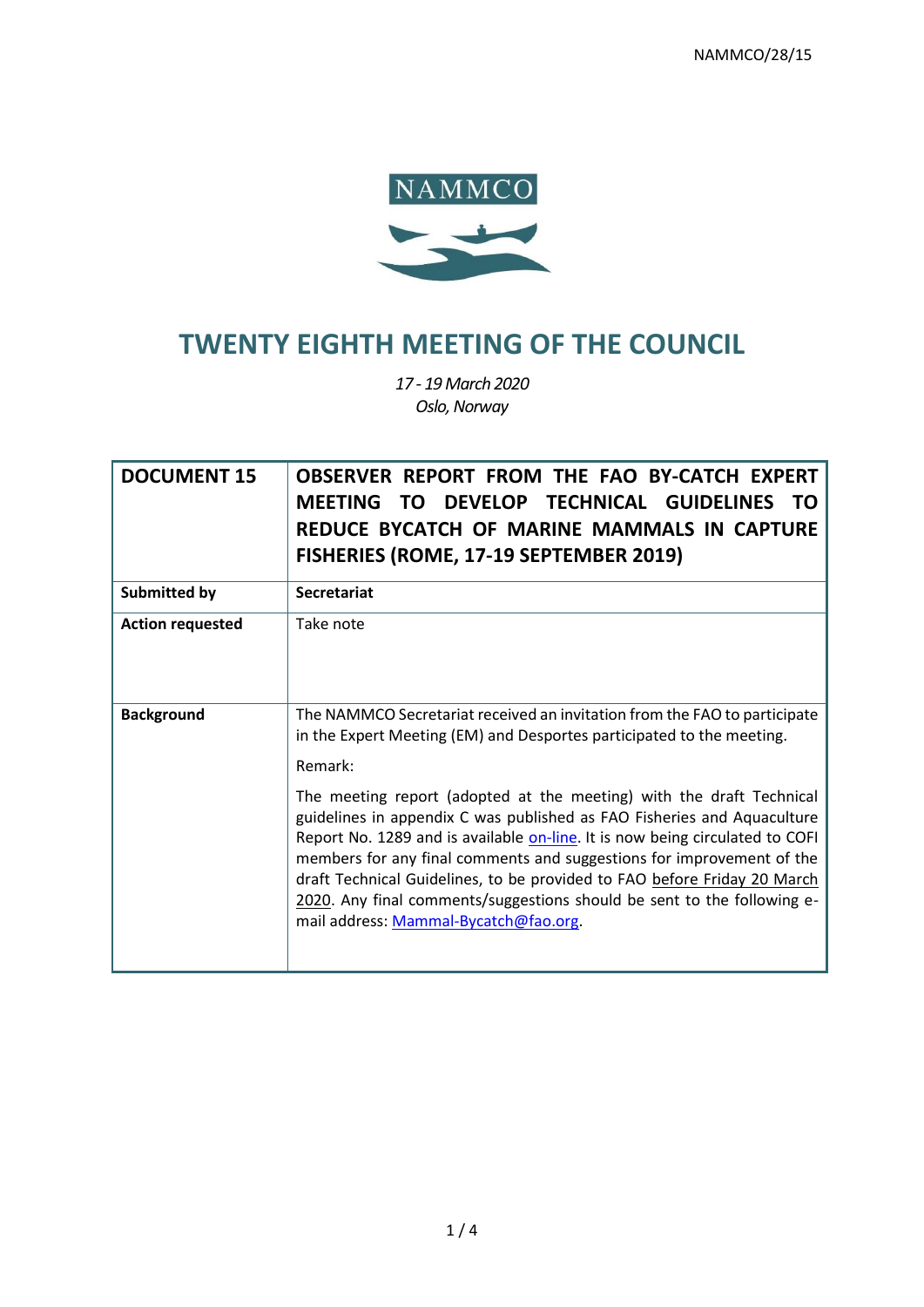## 1. **BACKGROUND FOR THE FAO EXPERT MEETING**

The FAO *Expert Workshop on Means and Methods for Reducing Marine Mammal Mortality in Fishing*  and Aquaculture Operations [\(March 2018\)](http://www.fao.org/3/i9993en/I9993EN.pdf) reviewed the current state of knowledge on the issue of marine mammal bycatch and evaluated the efficacy of different strategies and measures for mitigating bycatch, as well as the current state of their implementation. The workshop focussed on capture fisheries, but also reviewed techniques used to prevent interactions between marine mammals and aquaculture operations.

The Expert Workshop (EW) produced an extensive review of mitigation techniques across different gear types and species, together with a summary table and a draft decision tree for supporting management decision making. The EW recommended that the "*FAO develop Technical Guidelines on means and methods for prevention and reduction of marine mammal bycatch and mortality in fishing and aquaculture operations"*.

In 2018, the FAO Committee on Fisheries (COFI) welcomed the work on bycatch, including the recommendations of the EW. COFI encouraged the FAO to continue this work and to engage with Members, relevant experts and organizations such as the International Whaling Commission and the **North Atlantic Marine Mammal Commission** in developing technical guidelines to support best practices.

In response, the FAO convened the *Expert Meeting to Develop Technical Guidelines to Reduce Bycatch of Marine Mammals in Fisheries* in September 2019. The NAMMCO Secretariat received an invitation to participate in the Expert Meeting (EM). Although NAMMCO was not involved in the EW in 2018, it welcomed the invitation to join the EM in 2019. Desportes attended from the NAMMCO Secretariat, while Guðjón M. Sigurdsson (MFRI) participated as expert from Iceland and Arne Bjørge (IMR) as expert from Norway.

At the beginning of the meeting it was underlined that the participants were invited due to their personal expertise and not as national or institutional representatives. They came from a wide range of backgrounds, including from governmental and scientific institutions as well as NGOs.

## 2. **EXPECTED OUTPUT FROM THE FAO EXPERT MEETING**

The principal output expected from the EM was an agreed draft of the "**FAO Technical Guidelines for Responsible Fisheries: guideline to reduce bycatch of marine mammals in capture fisheries**". These technical guidelines should support the implementation of the FAO 1995 Code of Conduct for Responsible Fisheries.

**Ahead of the meeting, draft guidelines prepared by two FAO resource persons (both US scientists) were circulated to participants. The aim of the EM was** *de facto* **to review this draft and suggest changes to ensure that it was up to date and agreeable to all participants.**

Other points on the agenda of the EM included discussing the impact of fisheries bycatch on marine mammals and reviewing the relevant policy instruments and institutional frameworks within fisheries that support the conservation of marine mammals.

In addressing its task *"the Meeting should take into Consideration recent recommendations from FAO meetings, workshops and other regional and international meetings on marine mammal bycatch reduction in fisheries, as well as ongoing processes of development of 'Technical guidelines on safe handling and release of small cetaceans from fishing gear' by the International Whaling Commission (IWC). Specific attention will be given as well to the North Atlantic Marine Mammal Commission (NAMMCO) Report of the NAMMCO Scientific Working Group on By-catch (2018)."*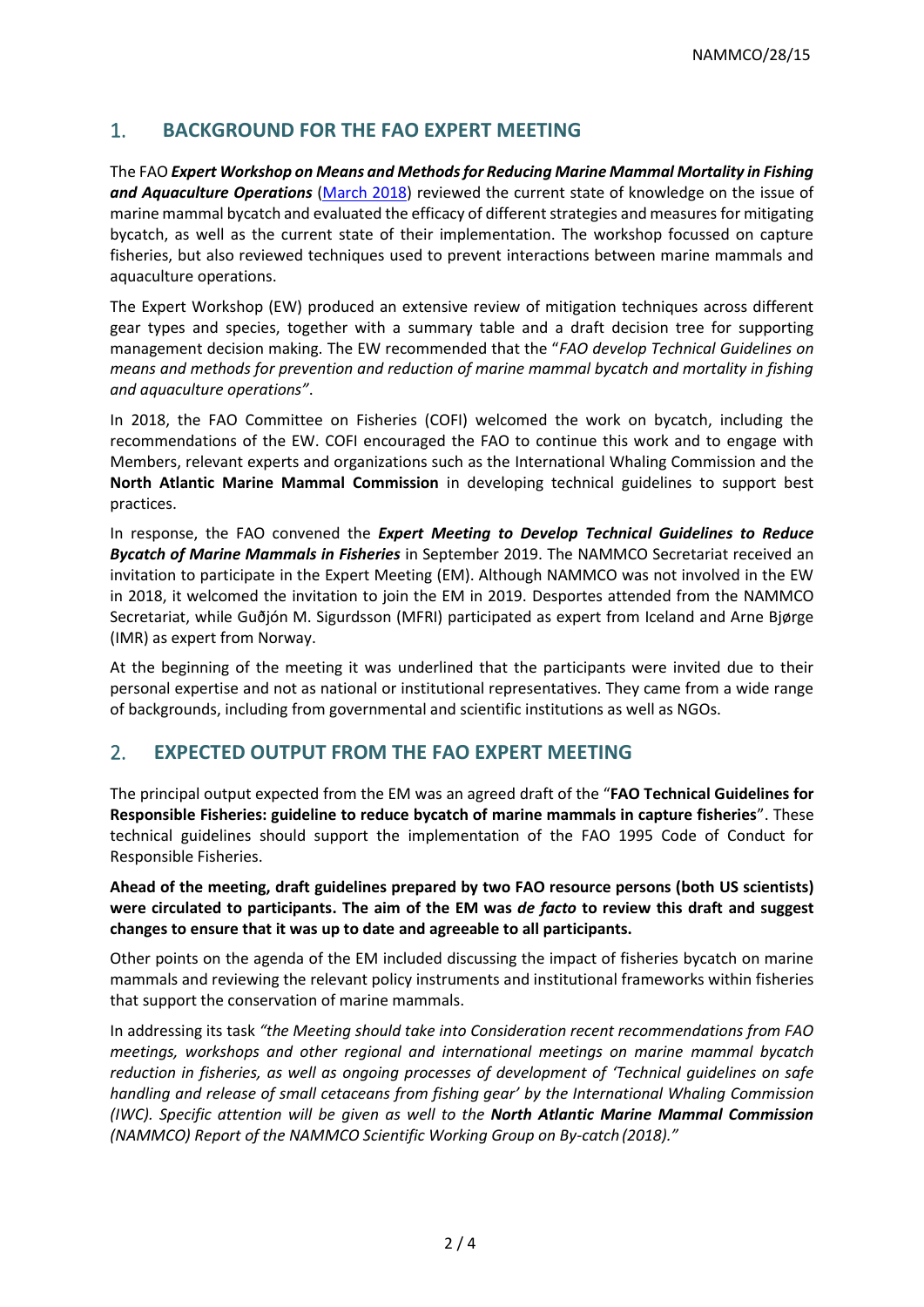#### 3. **NAMMCO INPUT PRIOR TO AND DURING THE MEETING**

Prior to the meeting, the reports of the NAMMCO 2017 and October 2018 BYCWG were sent to the FAO team organising the meeting, in addition to the report referred to above from the April 2018 BYCWG meeting. The Secretariat also sent a revised version of the description of NAMMCO that was included in the draft guidelines. The final text provided to the FAO reads as follows:

"The North Atlantic Marine Mammal Commission (NAMMCO), established by an international agreement in 1992, contributes to the conservation, rational management and study of cetaceans (whales, dolphins and porpoises) and pinnipeds (seals and walruses) in the North Atlantic through regional consultation and cooperation. Its four members – the Faroe Islands, Greenland, Iceland and Norway are committed to the sustainable and responsible use of marine mammals. This also includes a focus on animal welfare and minimising animal suffering related to both hunting and bycatch. With regards to bycatch, direct cooperation through NAMMCO started in 1998, through a Working Group established by the Management Committee, and addresses both conservation and management as well as animal welfare. The Scientific Committee established in 2014 a Working Group on By-catch with the aim of identifying all fisheries with potential by-catch of marine mammals. It should review and evaluate current by-catch estimates and provide advice on improved data collection and estimation methods to obtain best estimates of by-catch over time for use in stock assessment. In 2017, NAMMCO also established a Working Group on Bycatch, Entanglements and Live Strandings (BYCELS) to provide advice on welfare issues related to bycatch, entanglement, and live strandings affecting marine mammals. BYCELS shall ensure that its advice is based on the best available scientific findings, technological developments and traditional knowledge, with due consideration given to safety requirements for humans."

Under the agenda point "General discussion on the draft Technical Guidelines", Desportes conveyed NAMMCO's general evaluation of the draft guidelines, with the main criticisms relating to a) the use of partial and subjective vocabulary (particularly in the introduction) for defining removals and some mitigation methods, and b) the length of the document, and particularly the amount of text that had little direct relevance for by-catch mitigation and was rather focused on conservation/protection of marine mammals (e.g. a lengthy review of national instruments in some countries). These features made the draft far from an impartial instrument and lacking in sufficient focus for technical guidelines. These same points were raised by several other participants. (see point 10 & 11 of the meeting report).

During the meeting, Desportes also made numerous additional interventions related to specific points and participated in the ad hoc group tasked with revising the draft decision-making tool produced by the 2018 Expert Workshop.

#### 4. **OUTPUT FROM THE FAO EXPERT MEETING**

The EM focussed solely on mitigation and did not address how to best assess the rate or risk of bycatch. The NAMMCO BYCWG reports provided to the meetings were therefore not reviewed, as they dealt with estimating levels of by-catch.

The EM agreed on several important modifications to the draft guidelines, regarding both the content and the style.

There was general agreement that the draft guidelines were too long, lacked focus and in many places presented a biased perspective. It was therefore agreed to shorten the draft and provide a stronger focus on by-catch mitigation, e.g. by removing the review of national instruments (see point 17 & 18 of the meeting report - attached as appendix).

The vocabulary used was revised in several places to keep the text impartial, and the parts of the draft that were not directly related to bycatch mitigation were removed.